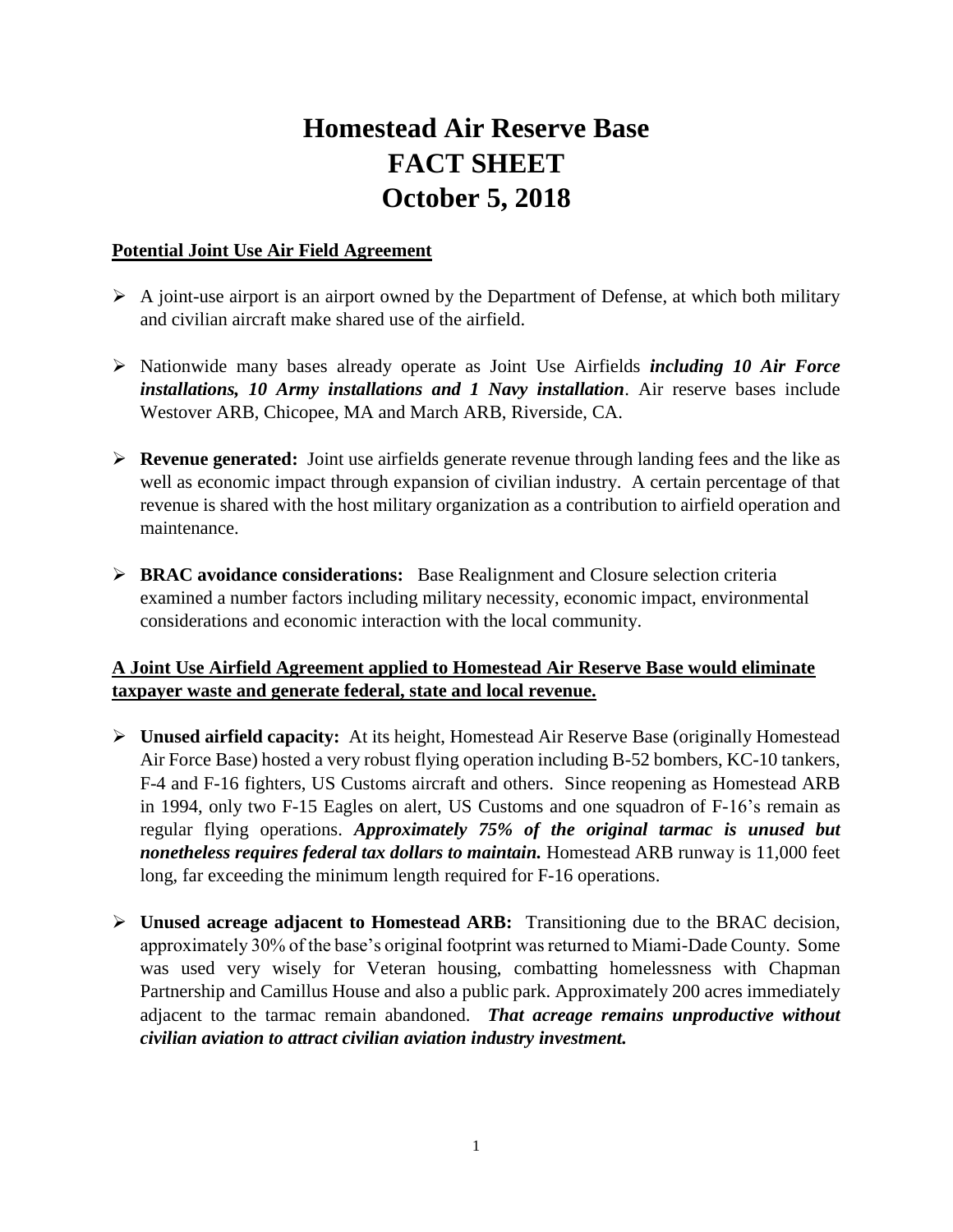**Landing fees generated by joint use:** A joint-use Homestead ARB would *relieve congestion impacting cargo operations at Miami International Airport.* This would also *open MIA for additional, and more lucrative, passenger flights.* 

MIA landing fees are at \$1.62 per 1000 pounds for cargo aircraft. A cargo aircraft, like a Boeing 777F, has a maximum landing weight of 575,000 pounds by \$1.62 is \$931.50 per aircraft.

- **Potential development:** The footprint of unutilized acreage in question would easily fit a commercial hanger and several 90,000 square foot light industrial facilities. Since 2007, March Inland Port, a joint-use facility in California, contributed more than \$19 million in direct revenue to Riverside County General Fund.
- **Base Realignment and Closure Commission:** A joint-use Homestead ARB solidifies Homestead's role in both military and civilian aviation. Joint use reduces the excessive waste of maintaining a very large airfield despite the reduced usage described above.

A joint-use Homestead ARB also makes productive presently unproductive acreage. An area abandoned and unproductive since Hurricane Andrew in 1992, a quarter century ago. Four modest light industrial buildings and the employment they bring constitutes a significant economic impact.

 **March Inland Port:** Homestead ARB is almost identical to March AFB/March Inland Port within the application of joint use airfield. Both long standing, well-established, military installations, both in close proximity to a major metropolitan area, both close to a ground transportation hub, and both adversely affected by BRAC closure losing significant size and mission.

The similarity ends there. A joint use agreement executed in 1997, combined with land leases for 350 acres, established March Inland Port. Since 2007, this arrangement has contributed more than \$19 million in direct revenue to Riverside County General Fund. *Meanwhile Homestead ARB remains virtually unchanged for 25 years.* 

 **Negated Environmental Concern:** Miami Sierra Club et al v. State of Florida Administration Commission et al. This Florida Supreme Court decision ended an earlier initiative for joint use at Homestead Air Reserve Base. Siding with the Plaintiff, the court upheld a lower court decision citing noise and pollution concerns. *Previous environmental and noise concerns have been negated by the FAA requirement for less noisy aircraft and the absence of serious environmental hazard in the preceding 25 years of flying operations at Homestead ARB.*

Modernizing Homestead Air Reserve Base by allowing it to operate under a Joint Use Airfield Agreement would pave the way for practical, revenue-generating improvements where waste currently exists.